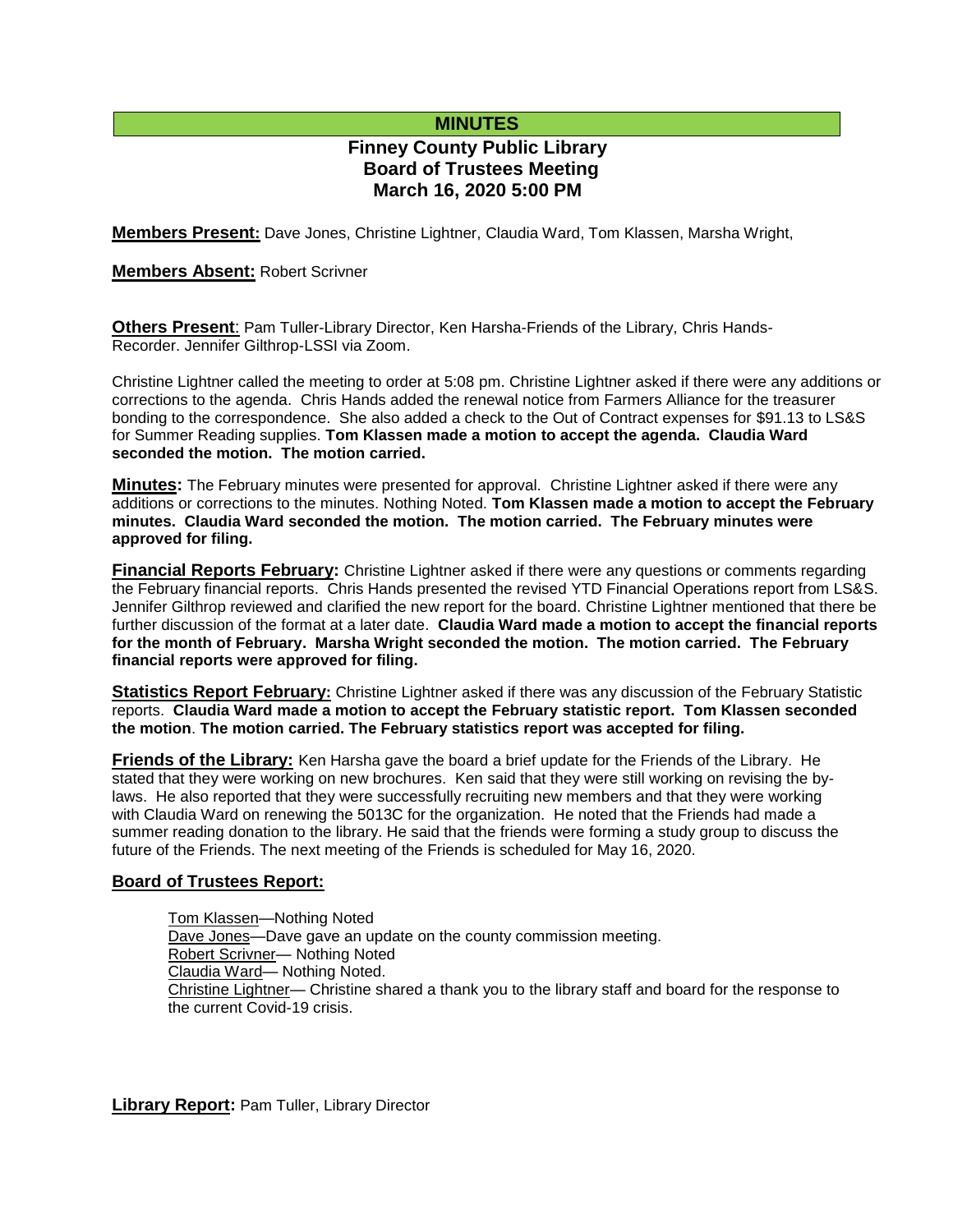March has definitely been interesting! With taxes on everybody's mind and the Census getting started, our computers have been in high demand. Add to that, the flurry of information being distributed daily about COVID-19 (Corona Virus), we are seeing and doing things we have never done before. We have set up our computer areas for the Health Department's suggestion of 6 ft. social distancing and have increased our cleaning and toy rotation dramatically. Library Programming has also been cancelled until further notice. Many libraries across the nation are following these guidelines, and many others are closing for the time being. The board discussed the ongoing Covid-19 crisis. The board was in consensus to allow Pam to make decisions determining the operations of the library as new and changing situations become relevant.

# **Current Projects in the works:**

- Weeding Adult Non-Fiction & Mystery
- Toy/Board Book rotation in Dororthy's Room
- Bathroom Remodel No update
- Deep Cleaning throughout library

#### **Partnerships Report**

- Finney County Health Department daily updates on COVID-19 suggestions
- Kansas Health Foundation, USD 457, Russell Child Development Center, GC Catholic Schools for the Early Literacy Grant
- Garden City's Complete Count Committee for the Census

## **Programming Report (Calli Villanueva)**

All Library Programming has been cancelled until further notice.

### **Coming Up (April)**

• April  $1^{st}$  – CENSUS Day Celebration (If appropriate timing)

#### **Strategic Plan**

Pam will present regular updates on goals and strategies at the board meetings.

**Correspondence:** Chris Hands presented the board with the Board Treasurer Bond renewal. The board decided to address the renewal after the April board elections.

# **Old Business:**

- Nature Explore shade structure. Pam updated the board on the progress of the design options for the shade structure. The board had a brief discussion. No action was taken.
- 2021 Budget committee—Pam said she would send the committee an update for the 2021 budget.
- LS&S Board financial reporting—Discussed with the financial reports above.

#### **New Business:**

- Entry Door—Pam presented the board with a bid from DJ's lock and Key to replace the hardware on the entry doors. The board recommended that she acquire three total bids due to the estimated cost for the replacement and request warranty options for the hardware. Pam noted the county said they would help procure the bids.
- Wards Garden Center—the 2020 maintenance contract renewal from Ward's Garden Center for the Nature Explore Classroom was presented to the board. There was a brief discussion about the